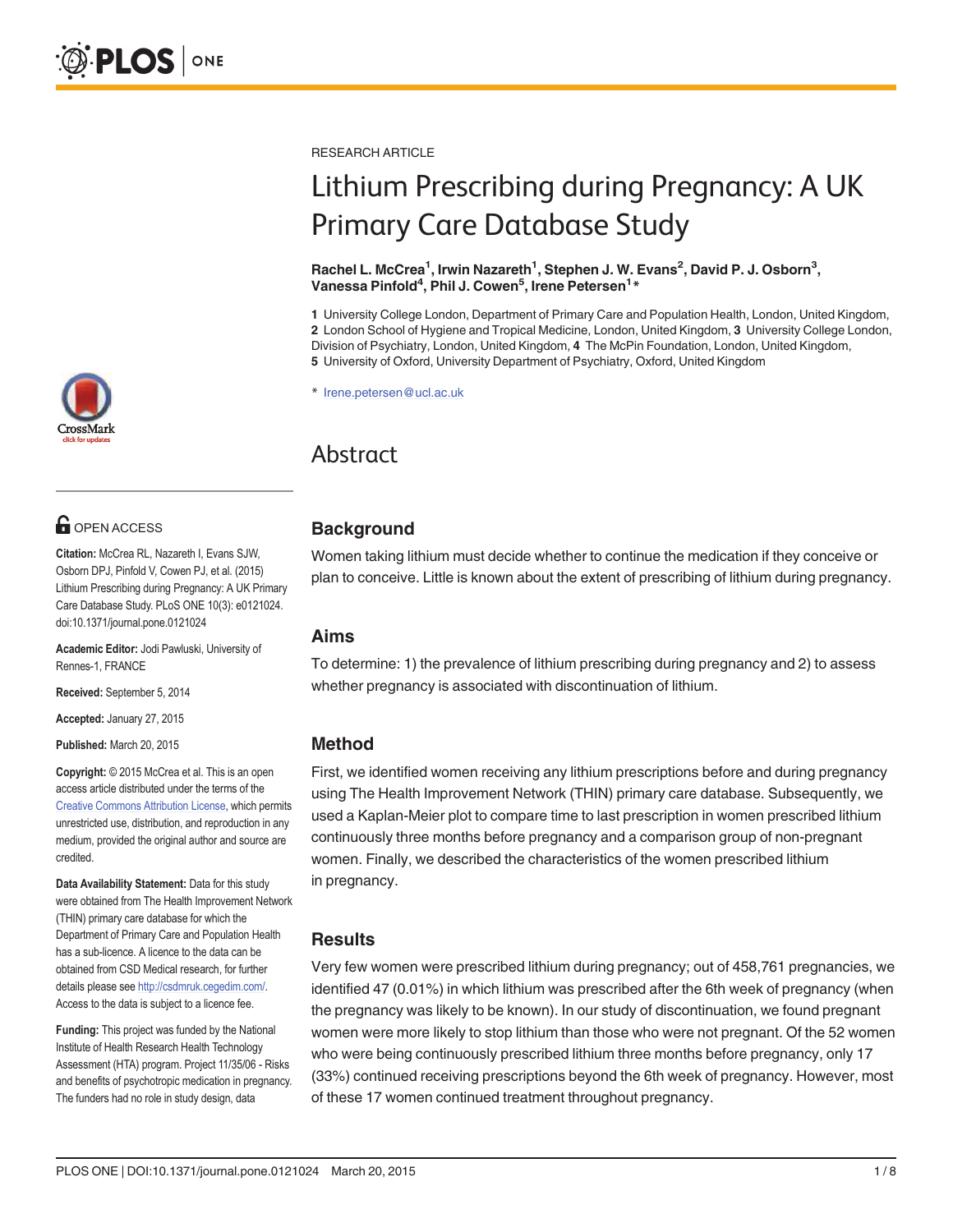<span id="page-1-0"></span>

collection and analysis, decision to publish, or preparation of the manuscript.

Competing Interests: The authors would like to confirm that Irene Petersen is PLOS ONE Editorial Board member. This does not alter their adherence to PLOS ONE Editorial policies and criteria. Likewise they would like to confirm that PJC is a member of an advisory board for Lundbeck. This does not alter their adherence to PLOS ONE policies on sharing data and materials.

## **Conclusions**

Pregnancy was strongly associated with discontinuation of lithium. Further evidence on the risks of lithium is needed so that women can weight these against the risk of a deterioration in maternal mental health.

## Introduction

Lithium is an effective drug for the treatment of bipolar disorder and treatment resistant depression. Women who are taking lithium face a difficult decision about whether or not to stop their medication if they conceive or plan to conceive. Lithium has been linked in the past to an increased risk of congenital cardiac abnormalities, and in particular Ebstein's anomaly.[[1,2\]](#page-6-0) More recent studies have failed to find statistically significant evidence of an association,[[3\]](#page-6-0) but the small numbers of women taking lithium in all of these studies mean that considerable uncertainty remains. This potential risk of harm to the unborn baby must be balanced against the increased risk of relapse if the mother stops her medication during pregnancy, $[4]$  $[4]$  which may cause great distress with the potential for adverse outcomes in both mother and baby.

The National Institute for Health and Care Excellence (NICE) 2014 guideline on antenatal and postnatal mental health advises that lithium should not be offered to women who are planning pregnancy or are pregnant unless antipsychotic medication has not been effective.[[5\]](#page-6-0) If a woman becomes pregnant while taking lithium, the guideline recommends considering gradually stopping lithium over 4 weeks if the woman is well. For women who are not well or are at high risk of relapse, recommended options include switching gradually to an antipsychotic, stopping lithium and restarting in the second trimester or continuing lithium if an antipsychotic is unlikely to be effective. However, there is little information available about what proportion of women who are taking lithium before pregnancy actually stop their medication when they become pregnant. The aims of this study were to investigate the prevalence of lithium prescribing during pregnancy and to explore discontinuation of lithium during pregnancy. We also examined how many women restarted lithium during and after pregnancy as well as the prescribing of alternative medications during this period.

## Methods

## Data

The data for this study come from The Health Improvement Network (THIN) [\(http://](http://csdmruk.cegedim.com/) [csdmruk.cegedim.com/\)](http://csdmruk.cegedim.com/), a UK primary care database containing the electronic health records of approximately 12 million patients who have received care from a general practitioner (GP, or family doctor). THIN is broadly generalisable to the UK population in terms of demographics and prevalence of major diseases.[[6](#page-7-0)] The database contains records of all prescriptions issued by a GP—most prescribing in the UK is performed by GPs, even when the decision to initiate a particular drug is made by a hospital specialist.

For this study, we identified women who were pregnant between  $1<sup>st</sup>$  January 1995 and 31<sup>st</sup> December 2012. We calculated the start dates and durations of pregnancies using the last menstrual period date, antenatal and postnatal care records, delivery information and records of gestational age at birth; where there was no information on the duration of pregnancy, this was assumed to be 280 days. The pregnancy start date was defined as the first day of the woman's last menstrual period. Women were required to be permanently registered with the same GP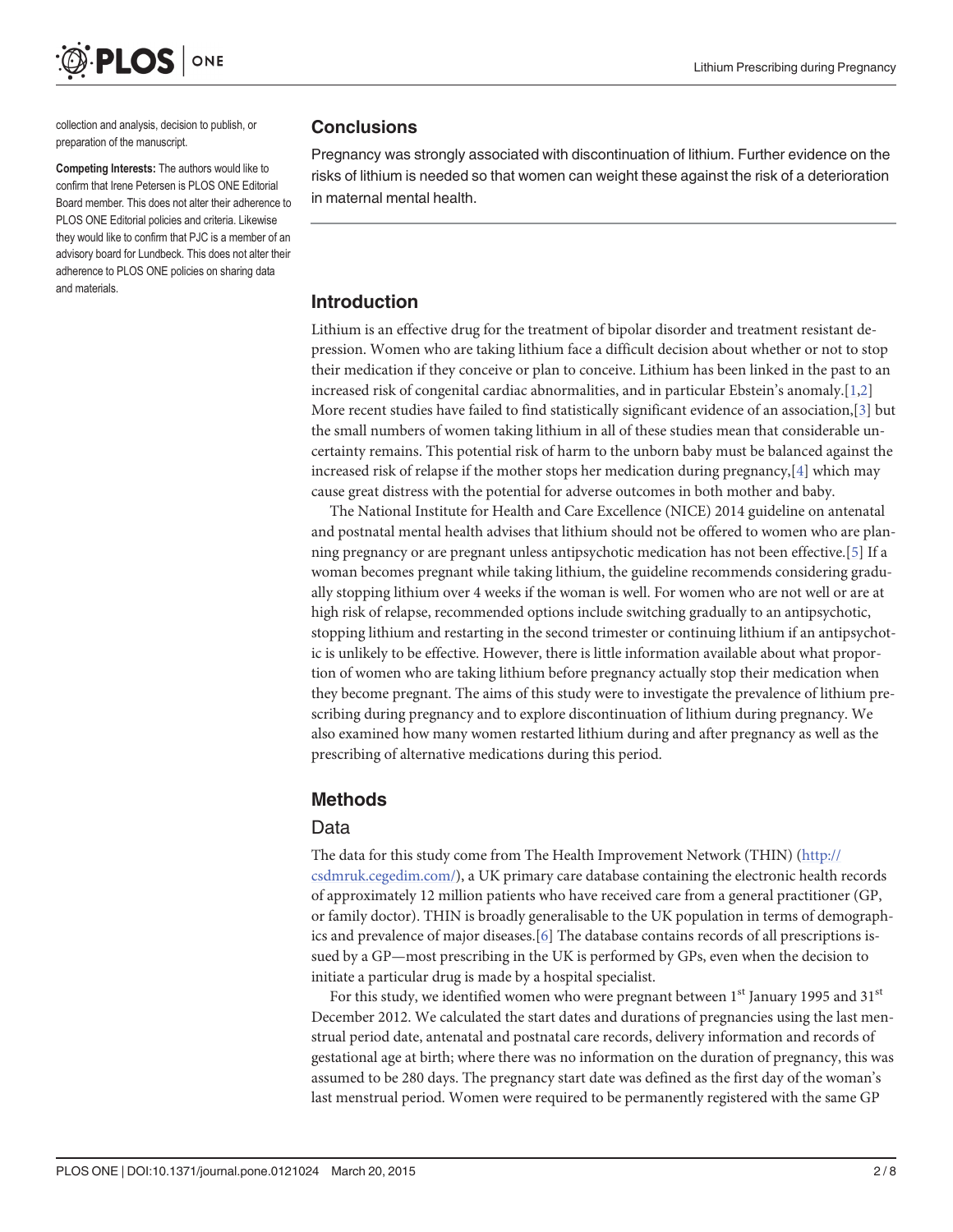practice throughout the pregnancy and for 6 months beforehand. We excluded pregnancies with records indicating miscarriages and terminations since there was limited information with which to estimate the pregnancy start date for these women. The resulting cohort comprised 458,761 pregnancies.

First, we identified women receiving any lithium prescription in the 6 months before pregnancy, during pregnancy (at any time) and during pregnancy (after the first 6 weeks).

Women were included in the lithium discontinuation study if they were being prescribed lithium continuously 91 days before the start of pregnancy; this was defined as receiving at least one lithium prescription during the 183–92 days before the start of pregnancy, followed by at least one further prescription during the 91–1 days before the start of pregnancy (and no more than 91 days after the preceding prescription). We included prescriptions for lithium carbonate and lithium citrate (chapter 4.2.3 of the British National Formulary). We considered a prescription to be the last in a period of prescribing if there were no subsequent prescriptions issued in the following 91 days. The majority of women received prescriptions that lasted for one or two months. To allow room for women to return to receive a repeat prescription earlier or later we set the cut-off at 91 days.

One woman had two eligible pregnancies and we randomly selected one of these for inclusion.

We also selected a comparison group of twice as many non-pregnant women prescribed lithium. To do this, we identified 'non-pregnant' periods between  $1<sup>st</sup>$  January 1995 and  $31<sup>st</sup>$  December 2012 for all women aged 14–50 included in THIN: these were at least 1 year after the end of any previous pregnancy and a minimum of 2 years before any subsequent pregnancy. We randomly selected an index date within these non-pregnant periods to simulate the pregnancy start date. We then identified women who were being prescribed lithium 91 days before the index date, and randomly sampled 2 non-pregnant women for each pregnant woman selected earlier, stratified within 5 year age bands.

#### Analysis

First, we described the prevalence of lithium prescribing before and during pregnancy, stratified by 3 year calendar periods.

For our study on discontinuation, we then used the cohort of women who were continuously prescribed lithium before pregnancy and analysed time to last prescription of lithium using Kaplan-Meier survival curves: follow-up started at 91 days before the start of pregnancy, and was censored either at 220 days after the start of pregnancy (two months before a full-term delivery) or at the actual date of delivery for premature births before this date. We described the characteristics of the women who continued treatment after 6 weeks and those who stopped, but did not attempt further statistical analyses because of the small numbers prescribed lithium before pregnancy. We compared the two groups on age, prior continuous time on lithium, parity and other medication prescribed in the 183–92 days before pregnancy where parity was not recorded in the mother's medical record, we estimated parity using the number of previous deliveries and older children in the household. Finally, we identified women who restarted lithium prescriptions during and after pregnancy, as well as those prescribed alternative medications. The data were analysed in Stata version 12.1 for PC.

#### Ethics statement

Ethical approval for the use of anonymised patient data from THIN for scientific research was provided by the National Health Service South-East Multicentre Research Ethics Committee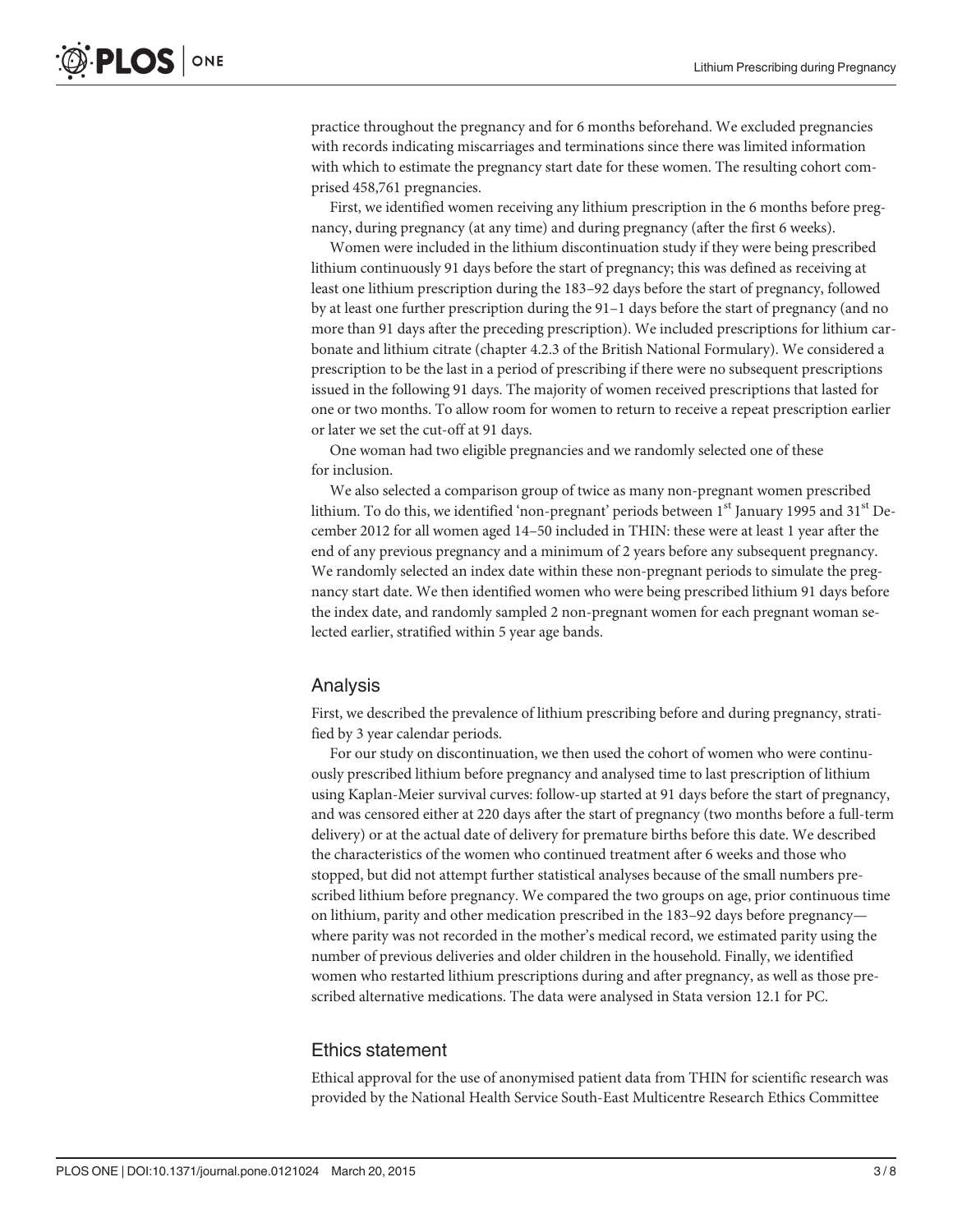| <b>Period</b> | Prescribed in 6m<br>before pregnancy |       | <b>Prescribed during</b><br>pregnancy (any<br>time) |       | <b>Prescribed during</b><br>pregnancy (after<br>first 6 weeks) |       | <b>Total pregnancies</b> |  |
|---------------|--------------------------------------|-------|-----------------------------------------------------|-------|----------------------------------------------------------------|-------|--------------------------|--|
|               | n                                    | %     | n                                                   | %     | n                                                              | %     | n                        |  |
| 1995-1997     | 8                                    | 0.019 | 8                                                   | 0.019 | 8                                                              | 0.019 | 42,239                   |  |
| 1998-2000     | 17                                   | 0.026 | 10                                                  | 0.015 | 8                                                              | 0.012 | 65,955                   |  |
| 2001-2003     | 17                                   | 0.022 | 12                                                  | 0.016 |                                                                | 0.009 | 75,806                   |  |
| 2004-2006     | 18                                   | 0.021 | 13                                                  | 0.015 | 6                                                              | 0.007 | 87,262                   |  |
| 2007-2009     | 17                                   | 0.018 | 10                                                  | 0.011 |                                                                | 0.007 | 94,617                   |  |
| 2010-2012     | 17                                   | 0.018 | 14                                                  | 0.015 | 11                                                             | 0.012 | 92,882                   |  |
| All years     | 94                                   | 0.020 | 67                                                  | 0.015 | 47                                                             | 0.010 | 458,761                  |  |

#### <span id="page-3-0"></span>Table 1. Prevalence of lithium prescribing to pregnant women over time, before and during pregnancy.

doi:10.1371/journal.pone.0121024.t001

(MREC) in 2002. This study was approved by the Scientific Review Committee of CSD Medical Research in September 2013.

## **Results**

#### Prevalence of lithium prescribing in pregnancy

From the cohort of 458,761 pregnancies, we identified only 67 pregnancies (0.015%) in which the woman received one or more prescriptions of lithium at any time during pregnancy. However, this included only 47 (0.010%) pregnancies in which the woman received further prescriptions after six weeks, at which point the woman was likely to be aware of the pregnancy. The prevalence of lithium prescribing before and during pregnancy remained very low between 1995 and 2012 (Table 1).

## Discontinuation of lithium before and during pregnancy

In our discontinuation cohort, we identified 52 women who were being prescribed lithium continuously 91 days before the start of their pregnancy. Of these women, many discontinued treatment either before or in the first few weeks of pregnancy ([Fig. 1](#page-4-0)). Only 33% (17 women) continued to receive prescriptions after the  $6<sup>th</sup>$  week of pregnancy (by which time they were likely to be aware that they were pregnant). However, 15 out of these 17 women continued to receive prescriptions throughout pregnancy. [Table 2](#page-5-0) compares some of the characteristics of those who continued to receive prescriptions beyond 6 weeks with those who stopped before this date. A greater proportion of those who continued had been prescribed an antidepressant (47%) or antipsychotic (53%) in addition to lithium during the 183–92 days before pregnancy (compared to 34% prescribed antidepressants or antipsychotics in those who stopped). In addition, a greater proportion of those who continued lithium were having their first child (59% versus 40%) or had been receiving continuous lithium prescriptions for less than 6 months (47% versus 31%). However, the small numbers of women involved mean that the confidence intervals for these percentages are wide and generally overlap (see [Table 2\)](#page-5-0).

Of the 39 pregnant women who stopped lithium prescriptions in [Fig. 1](#page-4-0), only 7 received prescriptions for an antipsychotic or anticonvulsant mood stabiliser in the three months after discontinuing lithium. Four of the 39 women restarted lithium prescriptions during pregnancy. Many more restarted after delivery; six months after delivery, 57% of the original cohort were receiving prescriptions for lithium (29/51, with 1 woman lost to follow-up after delivery), and the proportion receiving prescriptions remained stable beyond this point.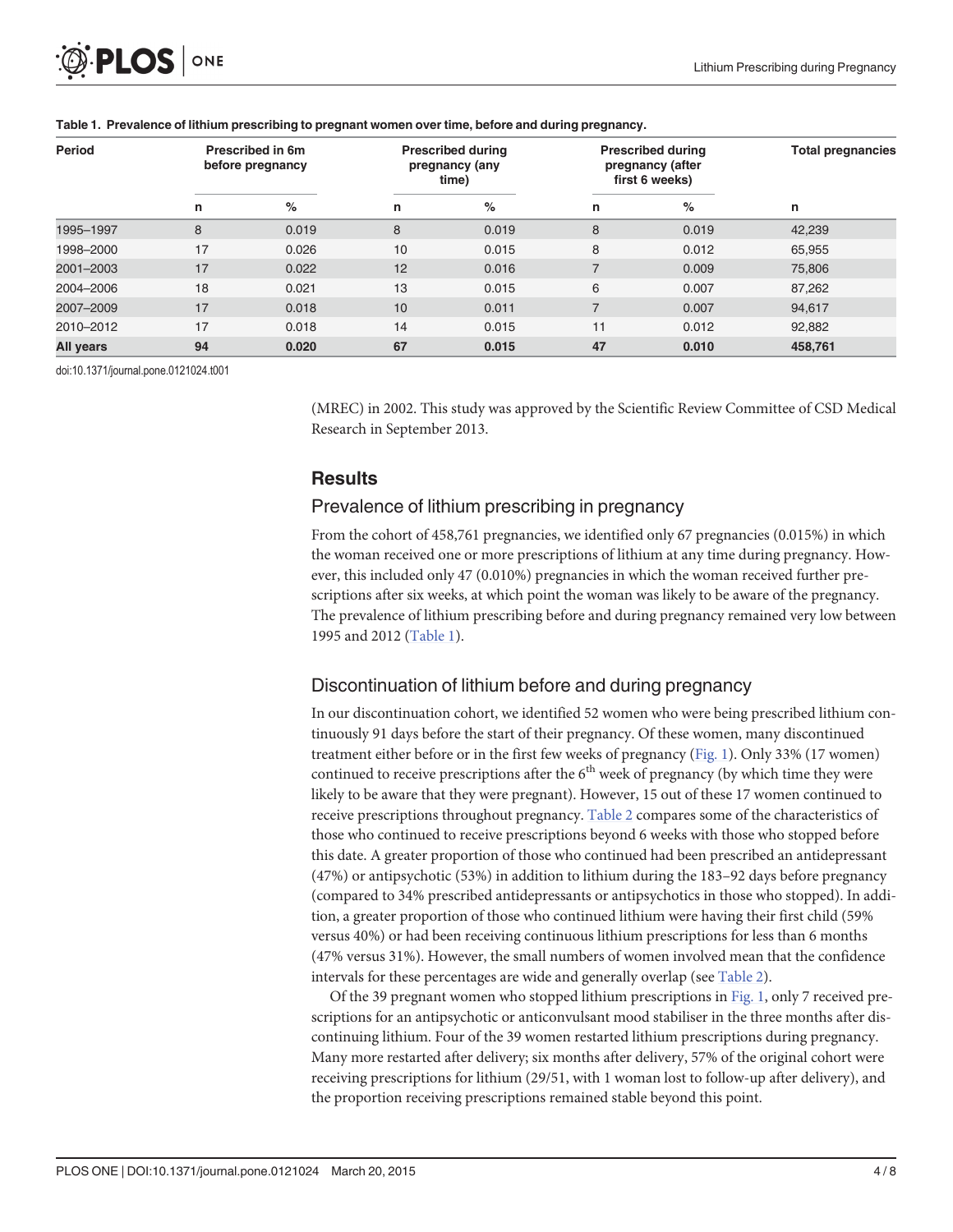<span id="page-4-0"></span>



doi:10.1371/journal.pone.0121024.g001

## Comparison with discontinuation of lithium in women who are not pregnant

Women may discontinue lithium for many reasons even when they are not pregnant. To illustrate this, Fig. 1 also shows the time to last prescription in a group of women who were not pregnant: 88% (91 out of 104) were still receiving continuous prescriptions 6 weeks after the randomly selected index date, while 77% (80 out of 104) were still receiving prescriptions at the end of the follow-up period illustrated.

## **Discussion**

We found that pregnancy is a strong predictor of lithium discontinuation in women who were being prescribed the drug before they became pregnant. Only 33% of women who were being prescribed lithium 3 months before the start of pregnancy received further prescriptions after the  $6<sup>th</sup>$  week of pregnancy. Most of those who discontinued were not prescribed an alternative mood stabiliser or antipsychotic and few restarted lithium during pregnancy. However, 6 months after delivery 57% of the original cohort were being prescribed lithium.

A number of women received their last prescription *before* the start of pregnancy; this suggests that these women stopped taking lithium before they became pregnant. However, we cannot know exactly when women discontinued, particularly since they may have been advised to reduce the dose gradually following their final prescription. We noted that many women had also been receiving antidepressants and antipsychotics alongside lithium prior to pregnancy. It is possible that co-medication is a marker for severity of the underlying illness, although we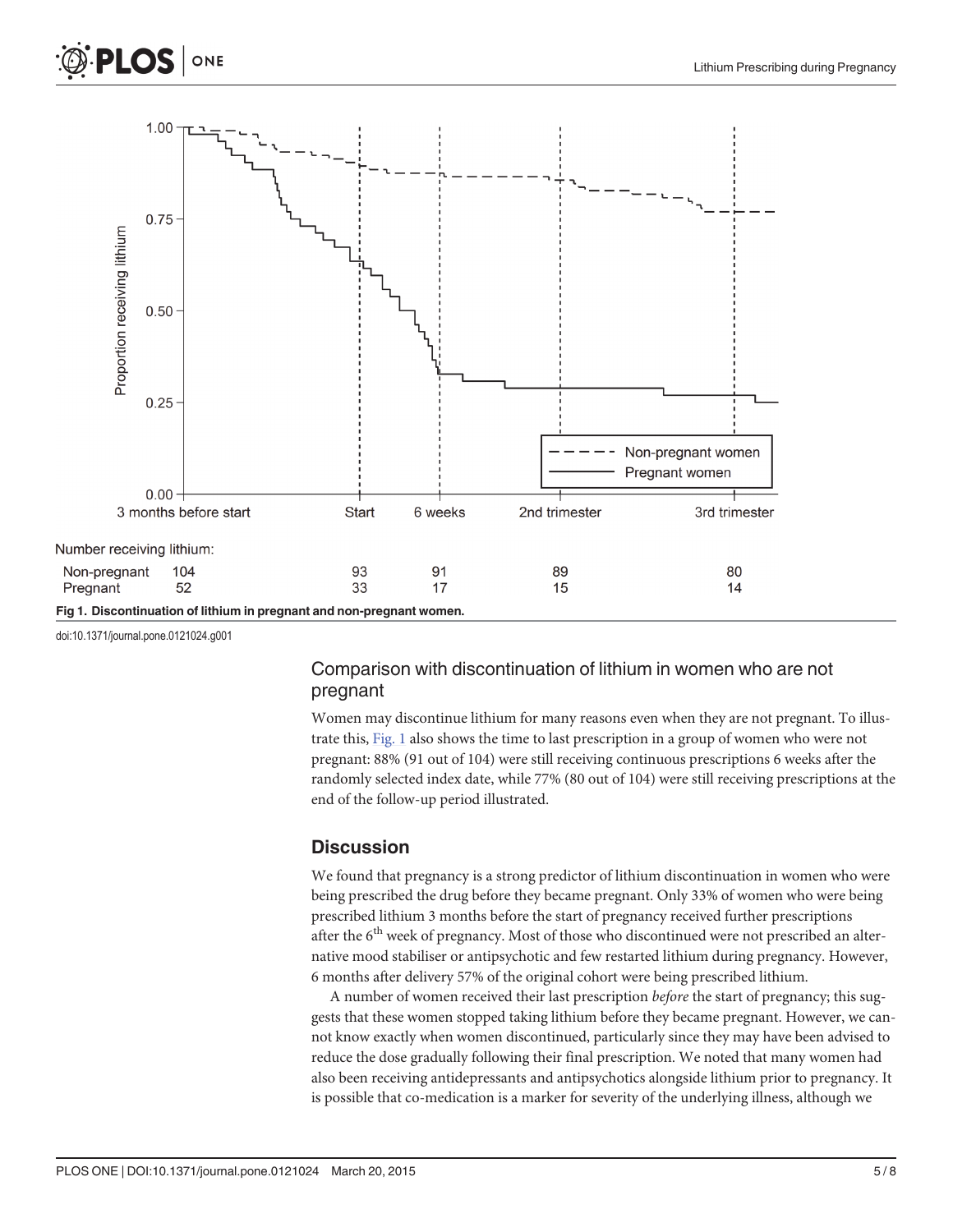<span id="page-5-0"></span>

|                                  | Stopped before 6 weeks ( $n = 35$ ) |      |              | Continued beyond 6 weeks ( $n = 17$ ) |      |              |  |
|----------------------------------|-------------------------------------|------|--------------|---------------------------------------|------|--------------|--|
|                                  | n                                   | %    | (95% CI)     | n                                     | $\%$ | (95% CI)     |  |
| Age band                         |                                     |      |              |                                       |      |              |  |
| $<$ 25                           | 5                                   | 14.3 | (5.9, 30.8)  | $\mathbf 0$                           | 0.0  |              |  |
| $25 - 29$                        | 8                                   | 22.9 | (11.5, 40.2) | $\overline{4}$                        | 23.5 | (8.6, 50.1)  |  |
| $30 - 34$                        | 10                                  | 28.6 | (15.7, 46.2) | 7                                     | 41.2 | (20.2, 66.0) |  |
| $35+$                            | 12                                  | 34.3 | (20.2, 51.9) | 6                                     | 35.3 | (16.0, 60.9) |  |
| Prior continuous time on lithium |                                     |      |              |                                       |      |              |  |
| $<$ 6 months                     | 11                                  | 31.4 | (17.9, 49.0) | 8                                     | 47.1 | (24.5, 70.8) |  |
| 6-12 months                      | 6                                   | 17.1 | (7.7, 34.0)  | 2                                     | 11.8 | (2.7, 38.8)  |  |
| $>12$ months                     | 18                                  | 51.4 | (34.7, 67.8) | $\overline{7}$                        | 41.2 | (20.2, 66.0) |  |
| <b>Estimated parity</b>          |                                     |      |              |                                       |      |              |  |
| 0                                | 14                                  | 40.0 | (24.8, 57.4) | 10                                    | 58.8 | (34.0, 79.8) |  |
| 1                                | 13                                  | 37.1 | (22.5, 54.6) | 4                                     | 23.5 | (8.6, 50.1)  |  |
| 2                                | 6                                   | 17.1 | (7.7, 34.0)  | 3                                     | 17.6 | (5.4, 44.4)  |  |
| 3 or more                        | 2                                   | 5.7  | (1.4, 21.1)  | $\mathbf 0$                           | 0.0  |              |  |
| Also taking an antidepressant    | 12                                  | 34.3 | (20.2, 51.9) | 8                                     | 47.1 | (24.5, 70.8) |  |
| Also taking an antipsychotic     | 12                                  | 34.3 | (20.2, 51.9) | 9                                     | 52.9 | (29.2, 75.5) |  |
| Also taking an anticonvulsant    | 6                                   | 17.1 | (7.7, 34.0)  | 3                                     | 17.6 | (5.4, 44.4)  |  |

#### [Table 2.](#page-3-0) Comparing the characteristics of those who continue to receive lithium prescriptions beyond 6 weeks and those who stop.

Notes: Prior continuous time on lithium was measured up to the 91<sup>st</sup> day before the start of pregnancy. Antidepressants, antipsychotics and anticonvulsants were recorded in the 183–92 days before the start of pregnancy. Where parity was not recorded in the mother's medical records, we also looked at numbers of previous deliveries and older children in the household.

doi:10.1371/journal.pone.0121024.t002

could not detect a statistically significant difference in co-medication between those who continued lithium and those who stopped.

The pregnant women in our study were much more likely to discontinue lithium than our comparison group. However, women who become pregnant may differ in important ways from those who do not. For example, the severity of their underlying illness may be different. Therefore, we cannot attribute the difference in discontinuation of lithium solely to the pregnancy. However, the fact that many women restarted lithium in the 6 months after delivery suggests that pregnancy did contribute to their stopping.

It seems likely that many of the women who discontinued lithium did so because of concerns around the safety of lithium during pregnancy and breastfeeding. Also, it is plausible that many women on lithium treatment may elect not to become pregnant or terminate the pregnancy for various reasons. This may partly explain why we identified relatively few pregnant women who were prescribed lithium before pregnancy. It is also possible that for various reasons lithium is now being used less in the management of bipolar disorders and other mood stabilisers and antipsychotic drugs are being preferred. However, the teratogenic risks of lithium may have been overstated.[[3\]](#page-6-0) Furthermore, concerns about the potential harm of lithium must be weighed against the risk of deterioration in maternal mental health after stopping lithi- $um, [4]$  $um, [4]$  and the importance of giving mother and child a stable and secure start to life together.

Other studies on discontinuation of psychotropic medication in pregnancy demonstrate remarkably similar patterns to the ones we found on lithium. Thus, Petersen *et al.* showed that of women prescribed antidepressants prior to pregnancy only 1060/5229 (20%) women contin-ued to receive prescriptions beyond 6 weeks of pregnancy. [[7\]](#page-7-0) Man et al. found that women with a diagnosis of bipolar disorder or depression prescribed antiepileptic drugs were also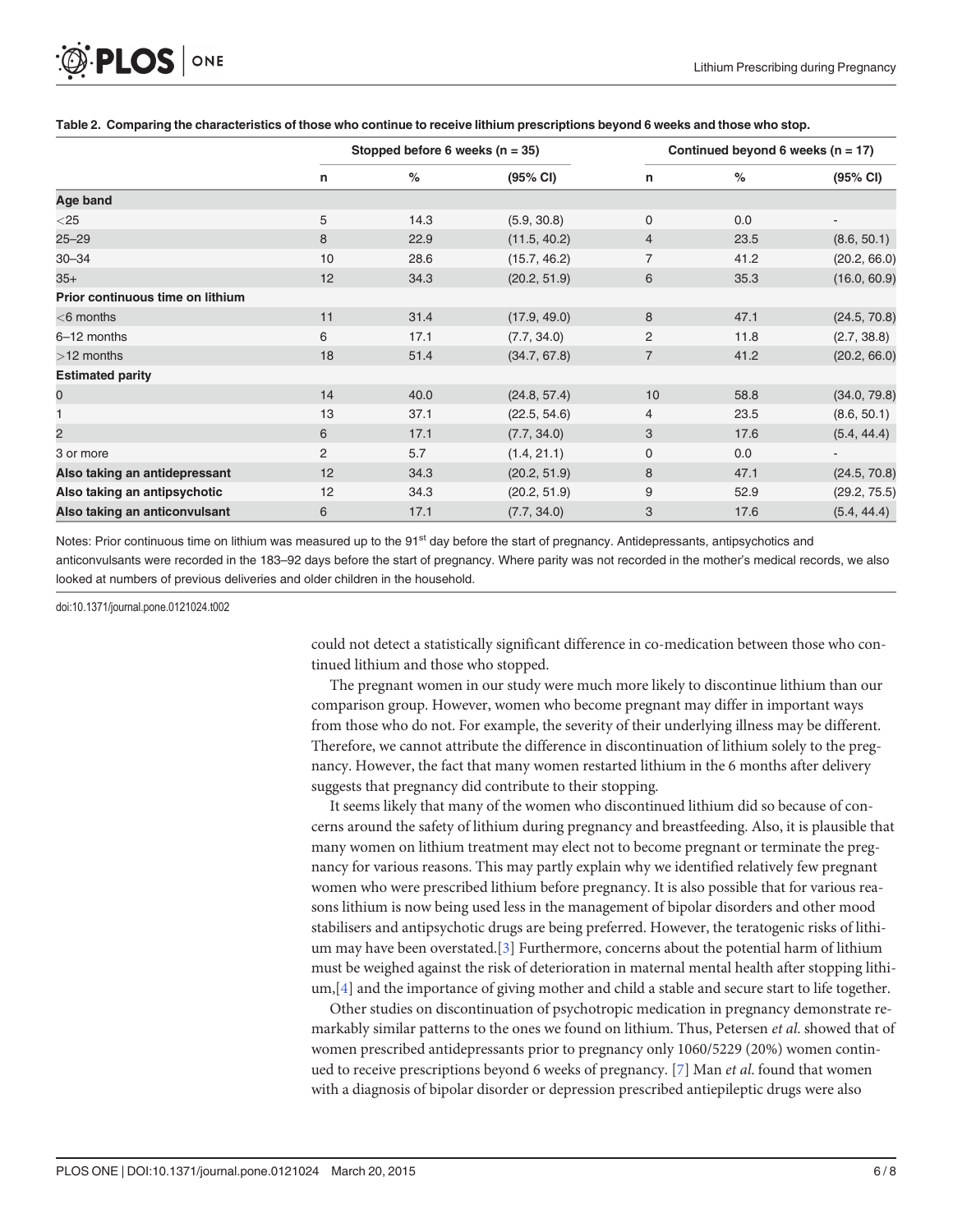<span id="page-6-0"></span>highly likely to discontinue prescriptions when they became pregnant and less than 25% continued prescriptions beyond 6 weeks of pregnancy.[[8\]](#page-7-0)

Our study highlights a key difficulty in evaluating lithium use and safety during pregnancy: despite using data from a very large primary care database, we still only identified a very small number of women who were prescribed lithium before and during pregnancy. A recent systematic review also identified this as an issue.[ $3$ ] Another key limitation when using prescribing data is that we do not know whether women actually took the medication that they were prescribed, and for those who discontinued we cannot determine the exact date on which they stopped taking the drug. However, studies that are based on interviews or questionnaires may also face difficulties in achieving exact information on drug usage.

While women who are prescribed lithium in the United Kingdom are most likely to receive this from primary care (since this is where the prescribing budget lies), we cannot rule out the possibility that some women received prescriptions from specialist mental health services during pregnancy (which would not be recorded in electronic primary care records). This may particularly be an issue for women who were admitted to hospital following a relapse. Thus, we may have slightly over-estimated the level of discontinuation.

We found the prevalence of lithium prescribing during pregnancy was very low. The majority of women who were prescribed lithium 3 months before becoming pregnant stopped receiving prescriptions by the 6<sup>th</sup> week of pregnancy. Decisions about medication during pregnancy will always require weighing up the benefits and risks, but such judgements are made much harder when the risks are so uncertain. This highlights the urgent need for further research into the safety of lithium in pregnancy and the need for unbiased reporting of both positive and negative results, even if each small study can only contribute a small piece to the overall puzzle.

#### Acknowledgments

We would like to thank the four women with bipolar disorder and schizophrenia who took part in our lived experience advisory panel for their feedback on the study and our results. We also thank Sarah Hamilton at the research charity the McPin Foundation for her work coordinating this panel.

## Author Contributions

Conceived and designed the experiments: IP RLM IN SE. Analyzed the data: RLM. Wrote the paper: IP RLM IN DO SE PC VP.

#### References

- [1.](#page-1-0) Kallen B, Tandberg A. Lithium and pregnancy—a cohort study on manic-depressive women. Acta Psychiatr Scand. 1983; 68: 134–139. doi: [10.1111/j.1600-0447.1983.tb06991.x](http://dx.doi.org/10.1111/j.1600-0447.1983.tb06991.x) PMID: [6624510](http://www.ncbi.nlm.nih.gov/pubmed/6624510)
- [2.](#page-1-0) Nora JJ, Nora AH, Toews WH. Lithium, Ebstein's anomaly, and other congenital heart defects. The Lancet. 1974; 304: 594–595. doi: [10.1016/S0140-6736\(74\)91918-7](http://dx.doi.org/10.1016/S0140-6736(74)91918-7)
- [3.](#page-1-0) McKnight RF, Adida M, Budge K, Stockton S, Goodwin GM, Geddes JR. Lithium toxicity profile: a systematic review and meta-analysis. Lancet. 2012; 379: 721–728. doi: [10.1016/S0140-6736\(11\)61516-X](http://dx.doi.org/10.1016/S0140-6736(11)61516-X) PMID: [22265699](http://www.ncbi.nlm.nih.gov/pubmed/22265699)
- [4.](#page-1-0) Viguera MD, Whitfield SD, Baldessarini MD, Newport MD, Stowe MD, Reminick BA, et al. Risk of recurrence in women with bipolar disorder during pregnancy: prospective study of mood stabilizer discontinuation. Am J Psychiatry. 2007; 164: 1817–1824. doi: [10.1176/appi.ajp.2007.06101639](http://dx.doi.org/10.1176/appi.ajp.2007.06101639) PMID: [18056236](http://www.ncbi.nlm.nih.gov/pubmed/18056236)
- [5.](#page-1-0) National Institute for Health and Care Excellence (NICE). Antenatal and postnatal mental health: clinical management and service guidance [Internet]. 2014 Dec. Available: [http://guidance.nice.org.uk/](http://guidance.nice.org.uk/cg185) [cg185](http://guidance.nice.org.uk/cg185)